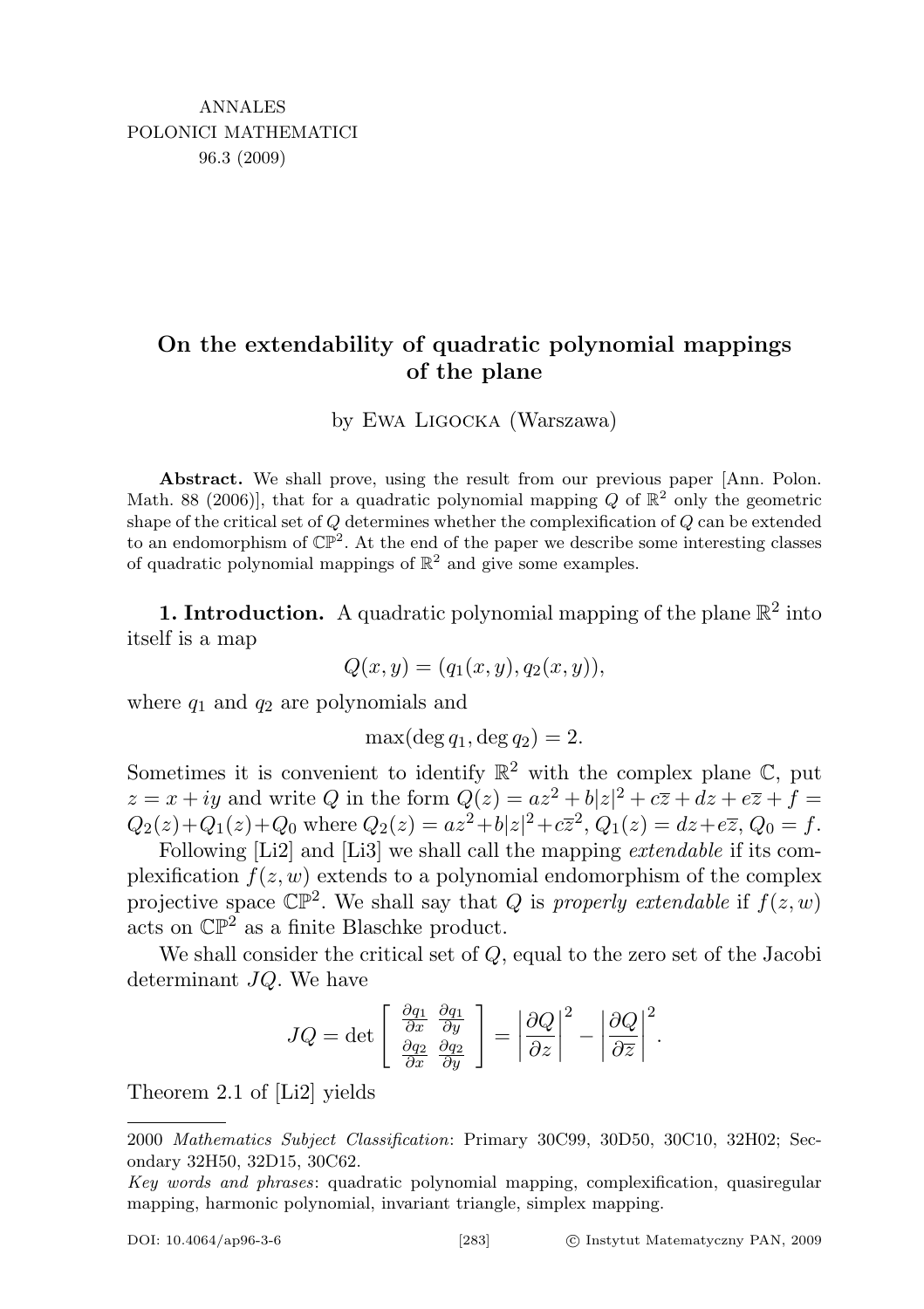THEOREM 0. A quadratic polynomial mapping  $Q$  is extendable iff one of the following conditions holds:

(1) 
$$
Q_2(z) = \alpha(z - p\overline{z})(z - q\overline{z})
$$
 where  $\alpha \neq 0$ ,  $|p|^2 \neq 1$ ,  $|q|^2 \neq 1$ ,  $p\overline{q} \neq 1$ ,  
(2)  $Q_2(z) = \alpha \overline{z}(z - p\overline{z})$ ,  $\alpha \neq 0$ ,  $|p| \neq 0, 1$ ,  
(3)  $Q_2(z) = \alpha \overline{z}^2$ ,  $\alpha \neq 0$ .

From the results of [Li3] we also have

PROPOSITION 0. A quadratic polynomial mapping  $Q$  is properly extendable iff

 $Q_2(z) = \alpha(z - p\overline{z})(z - q\overline{z}), \quad \alpha \neq 0, |p| < 1, |q| < 1.$ 

The aim of the present note is to show that for quadratic polynomial map Q the extendability of Q depends only on the geometric shape of the critical set of Q.

We shall also describe some important classes of such mappings and give some examples.

2. The critical set and affine conjugations. If Q is a quadratic polynomial map then  $JQ$  is a polynomial of degree 2, 1 or 0. Hence the zero set of JQ can be equal to

(1) one point,

(2) an ellipse,

- (3) a hyperbola,
- (4) a pair of intersecting lines,
- (5) a parabola,
- (6) a pair of parallel lines,
- (7) a single line,
- (8) an empty set,
- (9) the whole plane.

We name the zero set of JQ the *critical set* of Q.

We shall prove that if the critical set of  $Q$  is a single point then either  $Q$ or  $\overline{Q}$  is quasiregular  $(Q$  is quasiregular iff  $\left|\frac{\partial Q}{\partial \overline{z}}\right|$  $\frac{\partial Q}{\partial \overline{z}}/\frac{\partial Q}{\partial z}$  $\frac{\partial Q}{\partial z}$  | <  $\delta$  < 1 a.e. on  $\mathbb{C}$ ). The paper [Li1] was devoted to studying such quadratic mappings.

When dealing with cases  $(2)-(7)$  we shall use the following algebraic fact:

(\*) Let k be any field,  $f \in k[x, y]$  a prime polynomial,  $g \in k[x, y]$  any polynomial. If f does not divide g then the equations  $f(x, y) = 0$ and  $g(x, y) = 0$  can have only a finite number of common solutions (see [Sha, Ch. 1, p. 1]).

Suppose now that we are in case  $(2)$  and let C denote the critical ellipse of Q. There exists a nondegenerate affine map  $h : \mathbb{R}^2 \to \mathbb{R}^2$  which maps the unit circle onto C. Let us consider the map  $Q^0 = h^{-1} \circ Q \circ h$ .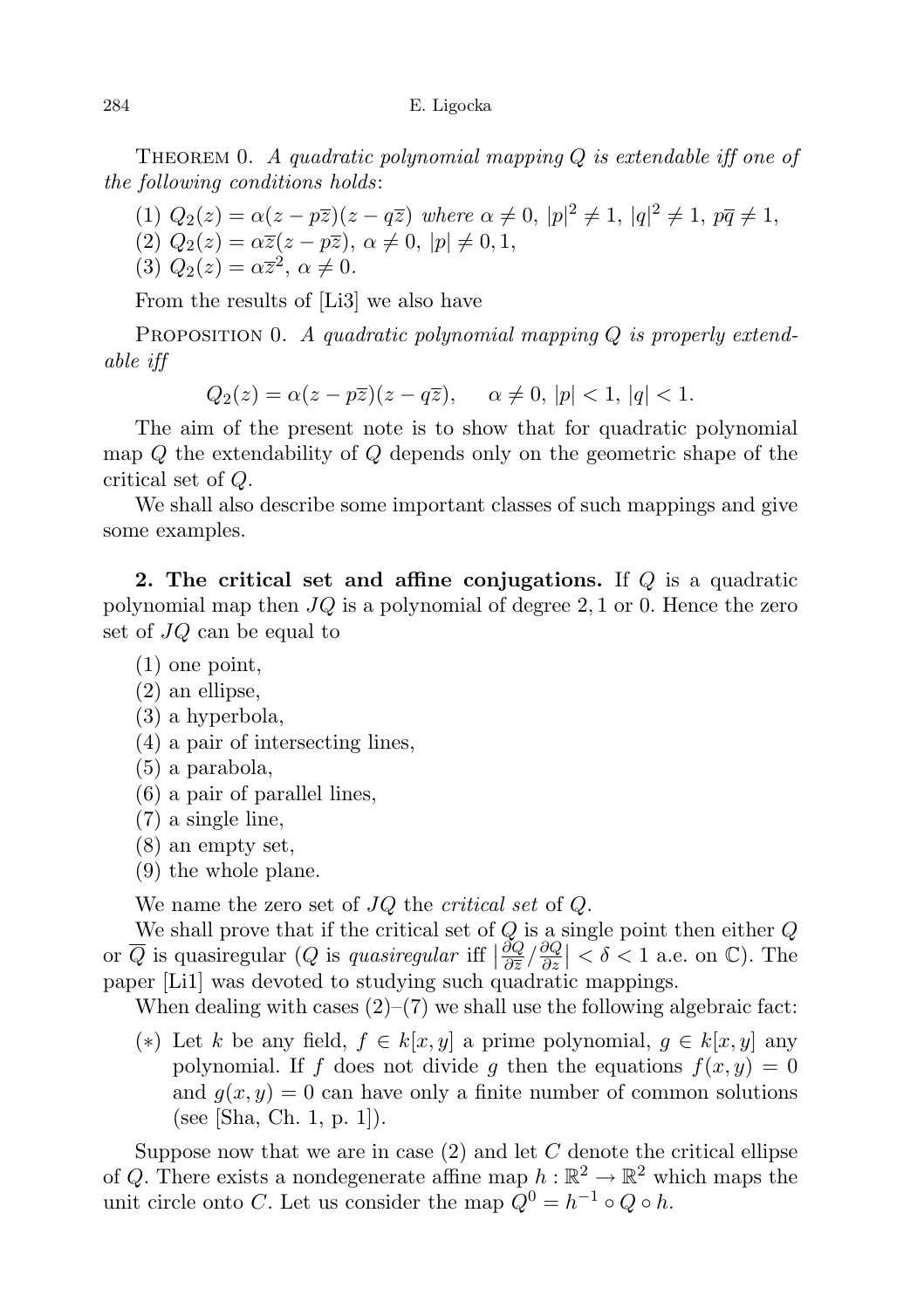The critical set of  $Q^0$  is equal to the unit circle  $T = \{z \in \mathbb{C} : |z|^2 - 1 = 0\}.$ The algebraic fact (∗) implies that

$$
JQ^{0}(z) = \gamma(|z|^{2} - 1), \quad \gamma \neq 0, \gamma \in \mathbb{R}.
$$

The polynomial  $Q^0$  can be written as

$$
Q^{0}(z) = az^{2} + b|z|^{2} + c\overline{z}^{2} + dz + e\overline{z} + f.
$$

Simple calculations show that  $b = 0$ ,  $|a| \neq |c|$ ,  $|e| = 2|a|$ ,  $|\alpha| = 2|c|$  and  $a\overline{d} = \overline{c}e$ . Hence  $Q^0$  is a harmonic polynomial

The above calculations are based on the following formula:

(\*\*) If 
$$
P(z) = az^2 + b|z|^2 + c\overline{z}^2 + dz + e\overline{z} + f
$$
 then  
\n
$$
JP(z) = z^2(2a\overline{b} - 2\overline{c}b) + |z|^2(4|a|^2 - 4|c|^2) \n+ \overline{z}^2(2\overline{a}b - 2c\overline{b}) + z(2a\overline{d} + d\overline{b} - b\overline{e} - 2\overline{c}e) \n+ \overline{z}(2\overline{a}d + \overline{d}b - \overline{b}e - 2c\overline{e}) + |d|^2 - |e|^2.
$$

In case (3), Q is affinely conjugate to  $Q^0$  with

$$
JQ^{0}(z) = \gamma(z^{2} + \overline{z}^{2} - 1), \quad \gamma \in \mathbb{R}, \gamma \neq 0.
$$

In case (4),  $Q$  is affinely conjugate to  $Q^0$  with

$$
JQ^{0}(z) = \gamma(z^{2} + \overline{z}^{2}), \quad \gamma \in \mathbb{R}, \gamma \neq 0.
$$

In both cases we have, by  $(**)$ ,

 $|a| = |c|$  and  $2a\overline{b} - 2\overline{c}b = \gamma$ .

In case (6), Q is affinely conjugate to  $Q^0$  for which

$$
JQ^{0}(z) = \gamma((z + \overline{z})^{2} + z + \overline{z}), \quad \gamma \in \mathbb{R}, \gamma \neq 0.
$$

In case (5), Q is affinely conjugate to  $Q^0$  with

$$
JQ^{0}(z) = \gamma \bigg( (z + \overline{z})^{2} - \frac{z - \overline{z}}{2i} \bigg), \quad \gamma \in \mathbb{R}, \, \gamma \neq 0.
$$

In case (7), there are two possibilities:

(7i) Q is affinely conjugate to  $Q^0$  with

$$
JQ^{0}(z) = \gamma_1 x^{2} = \gamma_1 \left(\frac{z + \overline{z}}{2}\right)^{2},
$$

(7ii) Q is affinely conjugate to  $Q^0$  with

$$
JQ^{0}(z) = \gamma x = \gamma \bigg(\frac{z + \overline{z}}{2}\bigg).
$$

All the above statements can be proved in the same way as in case (2).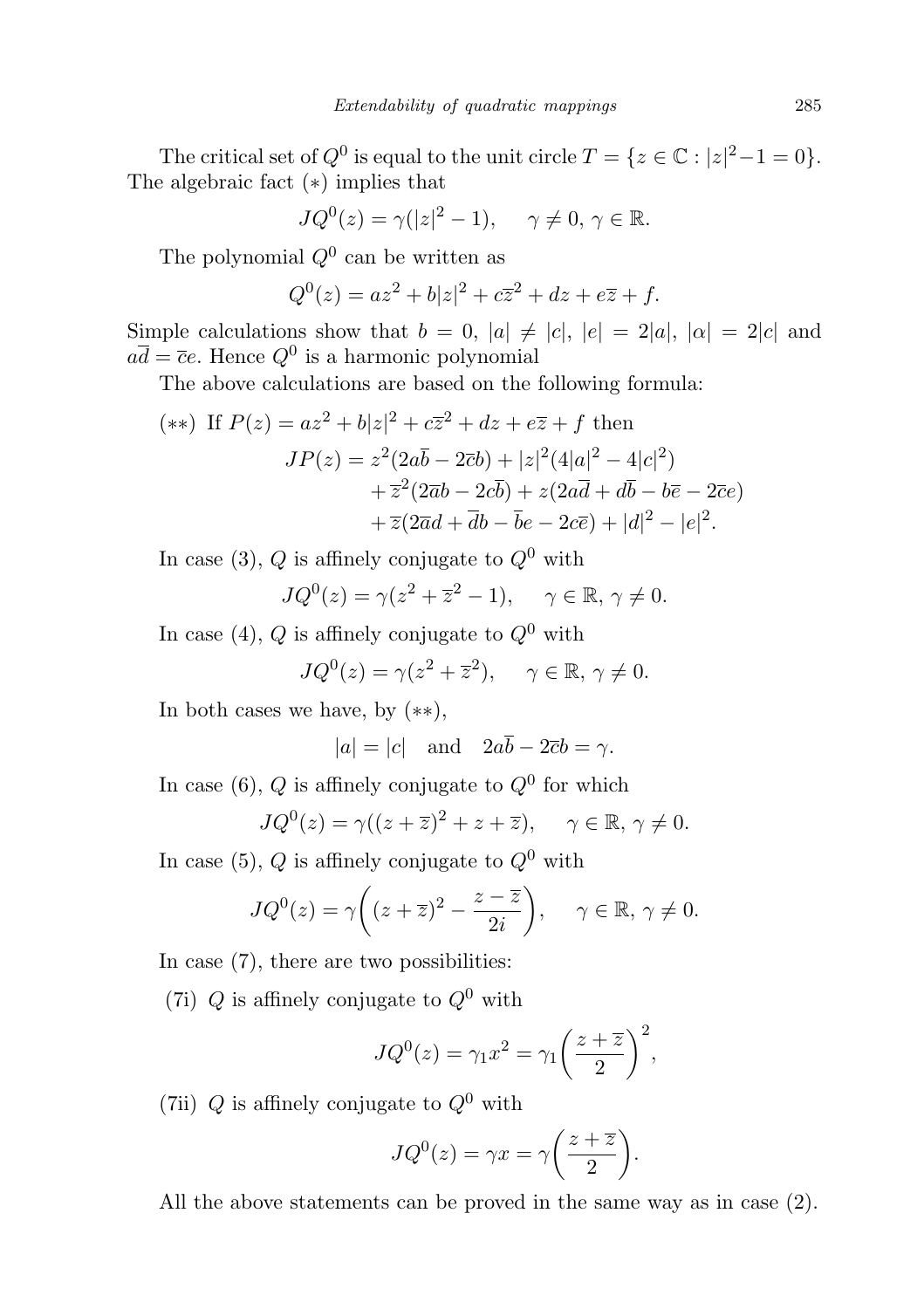3. The extendability. The aim of the present paper to prove the following

THEOREM 1. A quadratic polynomial mapping  $Q$  is extendable iff its critical set is equal to one of the following sets:

- (1) a single point,
- (2) an ellipse,
- (3) a hyperbola,
- (4) a pair of intersecting lines.

THEOREM 2. If the critical set of a quadratic polynomial mapping  $Q$  is bounded (i.e. it is either a point or an ellipse) then either Q or  $\overline{Q}$  is properly extendable.

In order to prove Theorem 1 we shall show

PROPOSITION 1. If the critical set of a quadratic polynomial map  $Q$  is a single point then either Q or  $\overline{Q}$  is quasiregular.

Proposition 1 can be formulated in a slightly different way:

PROPOSITION 1'. A quadratic polynomial mapping  $Q$  is quasiregular if the critical set of Q consists of a single point and there exists  $z_0 \in \mathbb{C}$  such that  $JQ(z_0) > 0$ .

REMARK 1. Theorem 1 is not valid for polynomial mappings of degree greater than two. If, for example,  $Q(z) = z|z|^2$  then the critical set of Q is  $\{0\}$  but Q is **not** extendable.

REMARK 2. A  $C^1$ -version of the argument principle shows that if  $Q$  or  $\overline{Q}$  is properly extendable then Q maps  $\mathbb C$  onto  $\mathbb C$ . This is not true for Q extendable but not properly extendable. For example, the mapping  $Q(z)$  $z(2\overline{z}+z)=z^2+2|z|^2$  is extendable by Theorem 0, but does not have values in the left half-plane  $\{z : \text{Re } z < 0\}$ . Note that if the critical set of Q is a hyperbola or a pair of intersecting lines then Q is extendable but not properly extendable  $(Q$  is not properly extendable either).

REMARK 3. It is obvious that Q is extendable iff  $\overline{Q}$  is extendable. However, if one wants to study the dynamics of Q and  $\overline{Q}$  under iteration then one observes the great difference betwen them. It suffices to compare the Mandelbar set for the family  $\{\overline{z}^2+c\}_{c\in\mathbb{C}}$  (see [CHRS] and [N]) with the classical Mandelbrot set (further information on the dynamics of antiholomorphic mappings can be found in [NS]).

## 4. Proofs

Proof of Proposition 1. By conjugating Q via a shift we can assume that the critical set is  $\{0\}$ . By taking, if needed,  $\overline{Q}$  instead of Q we can assume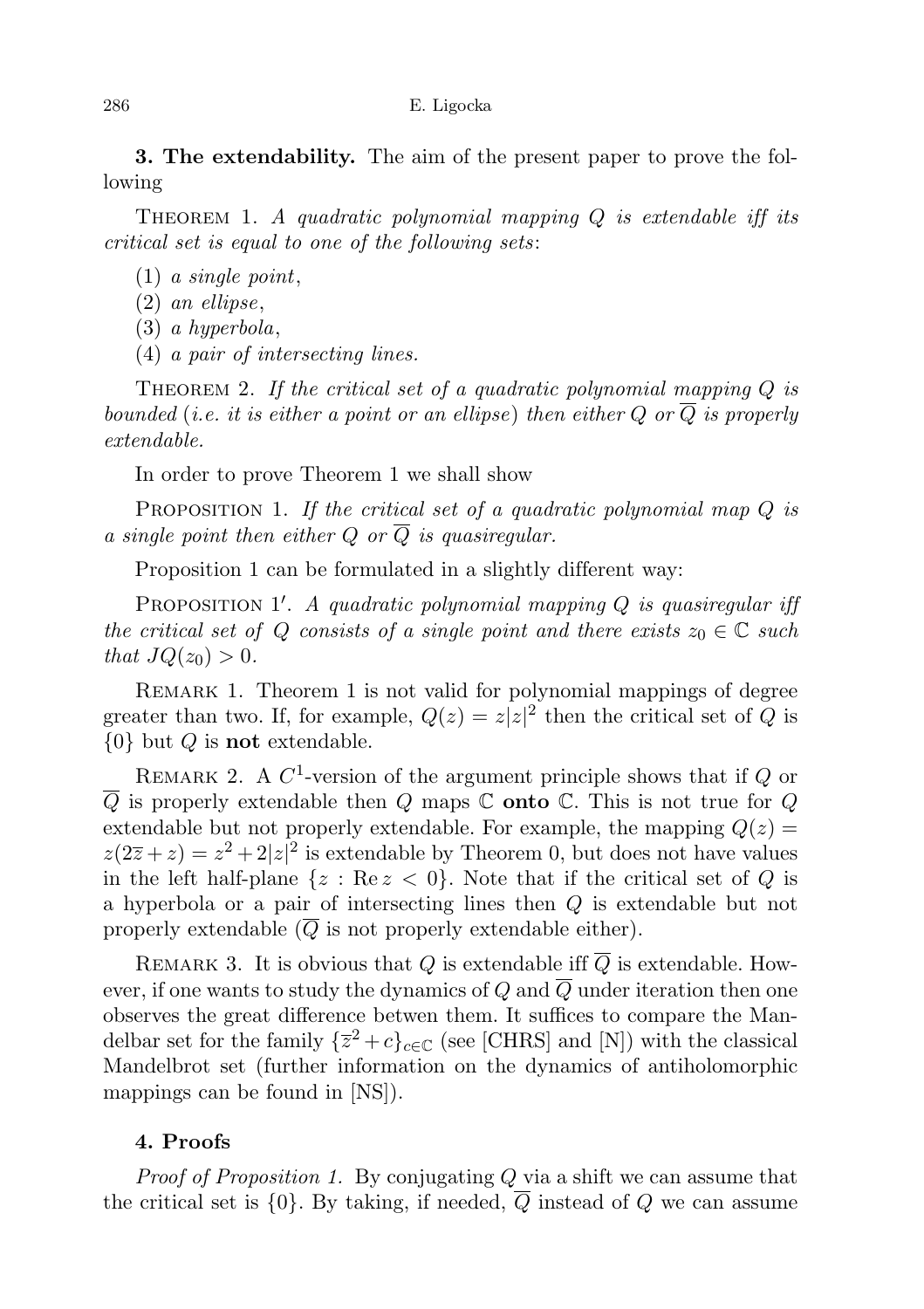that  $JQ > 0$  on  $\mathbb{C} \setminus \{0\}$ . We have  $JQ = JQ_2 + l(z)$ , where  $l(z)$  is a linear map from  $\mathbb C$  into  $\mathbb R$ .

If  $l(z) \neq 0$  then there exists  $a \in \mathbb{C} \setminus \{0\}$  for which  $l(a) = -\delta < 0$  and  $JQ_2(a) = \varepsilon > 0$ . Since  $JQ_2$  is a quadratic form, we have

$$
JQ(ta) = t2 JQ2(a) + tl(a) = t2 \varepsilon - t\delta < 0
$$

for  $0 < t < \delta/\varepsilon$ . This contradiction implies that  $l(z) \equiv 0$  and  $JQ = JQ_2$ . There exists  $\gamma > 0$  such that

$$
JQ = \left| \frac{\partial Q}{\partial z} \right|^2 - \left| \frac{\partial Q}{\partial \overline{z}} \right|^2 > \gamma > 0 \quad \text{on } T = \{z : |z| = 1\}.
$$

Hence

$$
\frac{\left|\frac{\partial Q}{\partial \overline{z}}\right|^2}{\left|\frac{\partial Q}{\partial z}\right|^2} < \frac{\left|\frac{\partial Q}{\partial \overline{z}}\right|^2}{\gamma + \left|\frac{\partial Q}{\partial \overline{z}}\right|^2} < k < 1 \quad \text{on } T.
$$

Since  $JQ = JQ_2$  the same inequality holds for  $Q_2$ ; since  $Q_2$  is homogeneous, it is valid on  $\mathbb C$  and  $Q_2$  is quasiregular. Let  $Q = az^2 + b|z|^2 + c\overline{z}^2 + dz + e\overline{z} + f$ . By formula  $(**), |\alpha|^2 - |e|^2 = 0$  and

$$
l(z) = \text{Re}\left(2a\overline{d} + d\overline{b} - b\overline{e} - 2\overline{c}e\right)z \equiv 0,
$$

which implies that  $2a\overline{d} + d\overline{b} - b\overline{e} - 2\overline{c}e = 0$ . We have already proved that  $Q_2(z) = az^2 + b|z|^2 + c\overline{z}^2$  is quasiregular. This implies that  $Q_2^*(z) = az^2$  $b|z|^2 + c\overline{z}^2$  is also quasiregular (see [Li1]).

We have  $2a\overline{d} - b\overline{e} = 2\overline{c}e - d\overline{b}$  and if  $d \neq 0$  and  $e \neq 0$  then

$$
\overline{d}\left(2a - b\frac{\overline{e}}{\overline{d}}\right) = \left(2\overline{c}\frac{e}{d} - \overline{b}\right)d \quad \text{ since } |d| = |e|.
$$

We can put  $\overline{e}/\overline{d} = e^{i\theta}$  to obtain

$$
|2a - be^{i\theta}| = |2c \cdot e^{i\theta} - b|.
$$

However,  $Q_2^*(z)$  is quasiregular and

$$
\left|\frac{\frac{\partial Q_2^*}{\partial \overline{z}}}{\frac{\partial Q_2^*}{\partial z}}\right| = \left|\frac{2c\overline{z} - bz}{2az - b\overline{z}}\right| = \left|\frac{2c\frac{\overline{z}}{\overline{z}} - b}{2a - b\frac{\overline{z}}{\overline{z}}}\right| < m < 1.
$$

Thus we have reached a contradiction. Hence either  $|d| = |e| = 0$  or  $2a$  $be^{i\theta} = 2ce^{i\theta} - b = 0$ . The second possibility leads to  $Q_2^*(z) = a(z - e^{-i\theta}\overline{z})^2$ , which is not quasiregular. This implies that  $|e| = |d| = 0$  and  $Q(z) =$  $Q_2(z) + f$  is regular.

Proof of Theorem 1. (i) Proposition 1 shows that if the critical set of Q is a single point then Q or  $\overline{Q}$  is properly extendable since by results of [Li1] each quasiregular quadratic polynomial map is properly extendable.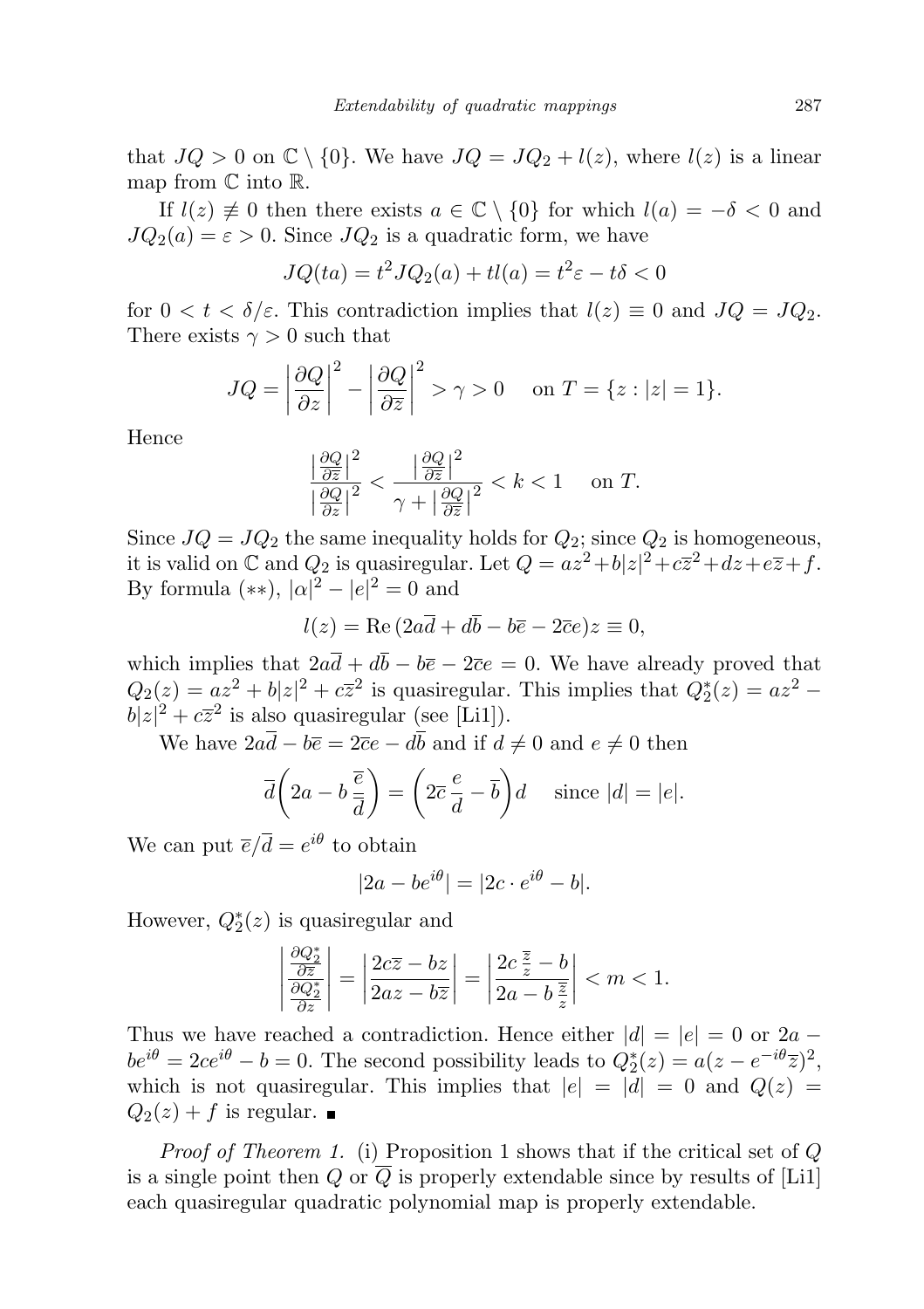(ii) We have already proved that if a critical set of  $Q$  is an ellipse then Q is affinely conjugate to  $Q^0$  for which

 $b = 0, \quad |a| \neq |c|, \quad |e| = 2|a|, \quad |f| = 2|c|$ 

and  $a\overline{d} = ce$ . Hence  $Q^0$  or  $\overline{Q^0}$  can be written as  $Q^*(z) = \alpha(z - p\overline{z})(z + p\overline{z}) + p\overline{z}$  $dz + e\overline{z} + f$ . In the first case we have

 $\alpha = a, c = \alpha p^2$ , which implies  $|p|^2 \neq 1$ ;

in the second case

$$
\overline{\alpha} = c, \overline{\alpha p}^2 = a, \text{ and } |p|^2 \neq 1.
$$

Thus by Theorem 0,  $Q^0$  is extendable. The complexification of an affine nondegenerate map of  $\mathbb{R}^2$  is a nondegenerate affine map of  $\mathbb{C}^2$  which extends to an automorphism of  $\mathbb{CP}^2$  (which acts on  $\mathbb{CP}^2 \setminus \mathbb{C}^2$  as a fractional-linear map).

This implies that the conjugate map Q is also extendable.

(iii) Assume now that the critical set of  $Q$  is a hyperbola or a pair of intersecting lines.

In this case Q is affinely conjugate to  $Q^0$  for which  $|a| = |c|$  and  $2a\overline{b}$  –  $2\bar{c}b = \gamma, \gamma \in \mathbb{R}, \gamma \neq 0$ . By taking  $\overline{Q^0}$  instead of  $Q^0$  if necessary, we can write  $Q^{0} = \alpha(z - p\overline{z})(z - q\overline{z}) +$  lower order terms. We have  $a = \alpha, b = -\alpha(p + q)$ and  $c = \alpha pq$ . Hence

$$
|\alpha| = |c| \Rightarrow |pq| = 1, 2ab - 2\overline{c}b = \gamma
$$
  

$$
\Rightarrow |\alpha|^2 (\overline{pq}(p+q) - \overline{p} - \overline{q}) = \gamma \Rightarrow \overline{p}(|q|^2 - 1) + \overline{q}(|p|^2 - 1) = \frac{\gamma}{|\alpha|^2}.
$$

If  $|p| = 1$  or  $|q| = 1$  or  $p\bar{q} = 1$  then the left side of the last equality is zero because  $|pq| = 1$ . This contradicts the fact that  $\gamma \neq 0$  and  $\alpha \neq 0$ . Hence by Theorem 0,  $Q^0$  is extendable and hence so is  $Q$ , being affinely conjugate to  $Q^0$ . Note that we have either  $|q| < 1$  and  $|p| > 1$ , or  $|p| < 1$  and  $|q| > 1$ . Hence neither Q nor  $\overline{Q}$  can be properly extendable.

(iv) Let us assume now that the critical set of  $Q$  is a parabola or a pair of parallel lines, or that the critical set of  $Q$  is a single line and  $Q$  is affinely conjugate to  $Q^0$  with  $JQ^0 = \gamma_1 x^2 = \gamma_1 \left(\frac{z+\overline{z}}{2}\right)$  $\left(\frac{+z}{2}\right)^2$  (case (7i)). In each of these cases, Q affinely conjugate to  $Q^0$  with  $JQ_2^0 = \gamma(z+\overline{z})^2$ ,  $\gamma \in \mathbb{R}$ ,  $\gamma \neq 0$ . As before, we can assume that

$$
Q_2^0 = \alpha(z - p\overline{z})(z - q\overline{z}) = az^2 + b|z|^2 + c\overline{z}^2.
$$

We have  $2a\bar{b} - 2\bar{c}b = \gamma$  and  $4(|a|^2 - |c|^2) = 2\gamma$ . This implies that

$$
\overline{p}(|q|^2 - 1) + \overline{q}(|p|^2 - 1) = 1 - |pq|^2 \neq 0.
$$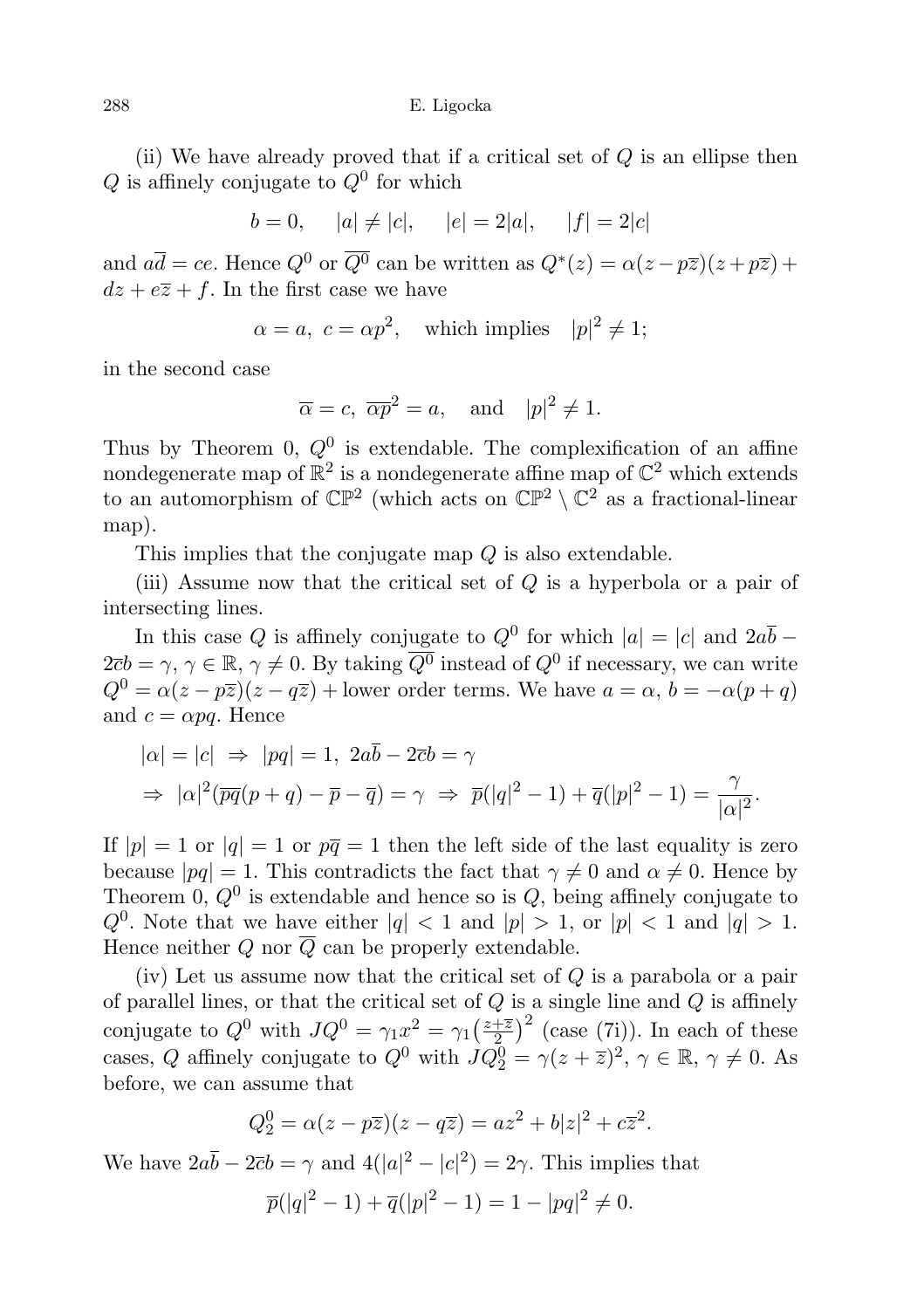That means

$$
-\operatorname{Im} p(|q|^2 - 1) - \operatorname{Im} q(|p|^2 - 1) = 0,
$$
  
Re  $p(|q|^2 - 1) + \operatorname{Re} q(|p|^2 - 1) = 1 - |p|^2 |q|^2.$ 

Let us assume that  $|p| \neq 1$  and  $|q| \neq 1$ . Then

$$
\begin{aligned} \text{Im}\,p &= \frac{-\,\text{Im}\,q(|p|^2-1)}{|q|^2-1},\\ \text{Re}\,p &= \frac{1-|p|^2|q|^2-\text{Re}\,q(|p|^2-1)}{|q|^2-1},\\ |p|^2 &= \frac{(\text{Im}\,q)^2(|p|^2-1)^2+(1-|p|^2|q|^2-\text{Re}\,q(|p|^2-1))^2}{(|q|^2-1)^2}. \end{aligned}
$$

Put  $s = |p|^2$ . We have  $\mathcal{S}$ 2

$$
s(|q|^2 - 1)^2 = (\text{Im } q)^2 (s - 1)^2 + (1 - s|q|^2 - \text{Re } q(s - 1))^2
$$
  
=  $(\text{Im } q)^2 (s - 1)^2 + 1 + s^2 |q|^4 + (\text{Re } q)^2 (s - 1)^2 + 2s(s - 1) \text{Re } q$   
 $- 2s|q|^2 - 2(s - 1) \text{Re } q.$ 

Hence

$$
(s-1)(1-s|q|^4) = (s-1)(|q|^2(s-1) + 2s|q|^2 \operatorname{Re} q - 2 \operatorname{Re} q),
$$
  

$$
1 - s|q|^4 = (s-1)|q|^2 + 2s|q|^2 \operatorname{Re} q - 2 \operatorname{Re} q,
$$
  

$$
2 \operatorname{Re} q + 1 + |q|^2 = s|q|^2 (2 \operatorname{Re} q + 1 + |q|^2).
$$

This implies that  $s|q|^2 = 1$  and  $|p|^2|q|^2 = 1$ . This contradiction shows that either  $|q| = 1$  or  $|p| = 1$ , and by Theorem 0,  $Q^0$  and Q are not extendable.

(v) Suppose now that  $JQ$  is a linear map from  $\mathbb C$  into  $\mathbb R$  or vanishes identically on  $\mathbb C$  (cases (7ii) and (9)). Then  $JQ_2$  vanishes on the whole plane and  $|a|^2 - |c|^2 = 0$  and  $2a\overline{b} - 2\overline{c}b = 0$ . Hence, as before,

$$
\overline{p}(|q|^2 - 1) + \overline{q}(|p|^2 - 1) = 0
$$
 and  $|pq| = 1$ .

If  $|p| \neq 1$  then  $\overline{p}(1/|p|^2 - 1) + \overline{q}(|p|^2 - 1) = 0$ , so  $1/p = \overline{q}$  and  $p\overline{q} = 1$ . Hence Q is not extendable by Theorem 0.

(vi) There remains the case when the critical set of  $Q$  is empty. Then Q must be a polynomial automorphism, since it has degree two. A proof of this fact can be found in [She, Chapter 3, 3.1.6]. By Proposition 2.7 of [Li2], Q cannot be extendable.

Our Theorem 1 is proved.  $\blacksquare$ 

*Proof of Theorem 2.* If the critical set of  $Q$  is bounded then it must be a single point or an ellipse. We have already proved in the proof of Theorem 1 that in this case either Q or  $\overline{Q}$  is properly extendable. Conversely, if Q or  $Q$  is properly extendable then  $Q_2$  or  $Q_2$  is quasiregular. By the results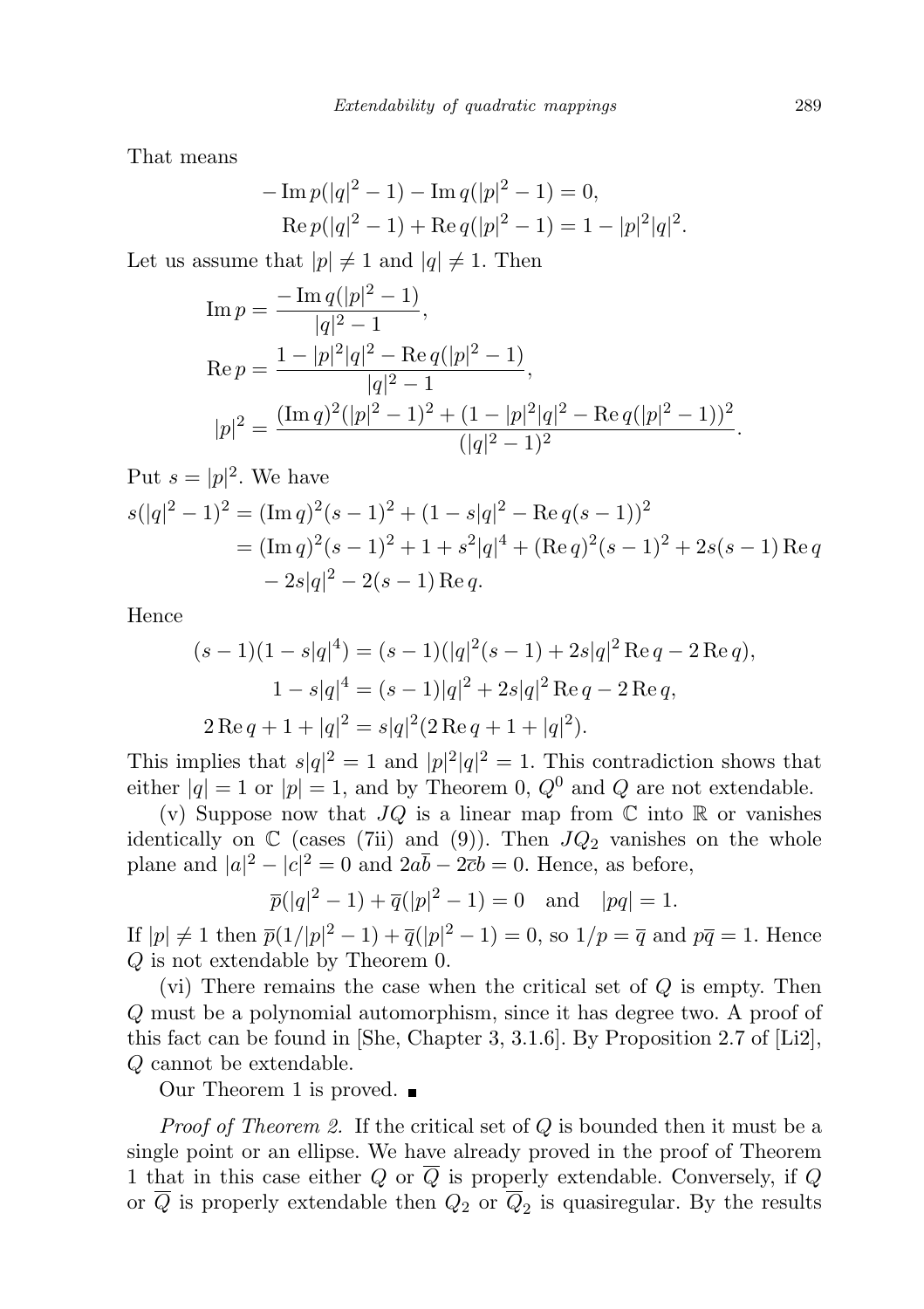of [Li1] this implies that  $JQ_2 \neq 0$  in the neighborhood of infinity. As a result,  $JQ \neq 0$  in the neighborhood of infinity and therefore the critical set of Q is bounded.  $\blacksquare$ 

## 5. Some classes of quadratic polynomial mappings

(i) Quasiregular mappings. Quasiregular quadratic polynomial mappings were described in [Li1]. We only recall here that each such map is conjugate via an affine holomorphic map to a mapping  $Q(z) = (z - p\overline{z})(z - q\overline{z}) + c$ ,  $|p| < 1, |q| < 1, c \in \mathbb{C}$ . Each such Q is properly extendable and its critical set is  $\{0\}$ . A special subclass of quasiregular quadratic polynomial maps is formed by the well-known holomorphic quadratic maps  $\{z^2+c\}_{c\in\mathbb{C}}$  (see e.g. [CG, Chapter 8]).

(ii) Harmonic mappings. The general form of a quadratic polynomial harmonic map is  $Q(z) = az^2 + c\overline{z}^2 + dz + e\overline{z} + f$ , and we have  $JQ(z) =$  $(|a|^2 - |c|^2)|z|^2 + l(z)$  where  $l(z)$  is an affine map from  $\mathbb C$  into  $\mathbb R$ . By conjugating Q via a shift we can assume that  $l(z)$  is linear.

This simple fact yields immediately:

**PROPOSITION 2.** Let  $Q$  be a quadratic polynomial and a harmonic mapping.

- (a) Q is extendable iff  $|a| \neq |c|$ .
- (b) If Q is extendable then either Q or  $\overline{Q}$  is properly extendable and its critical set is either a single point or a circle.
- (c) If  $Q$  is not extendable then the critical set of  $Q$  is a single line or the whole plane.

The class of harmonic quadratic polynomial maps is important because, as already proved, every quadratic polynomial map whose critical set is an ellipse is affinely conjugate to a harmonic map.

An interesting class of mappings is the class of quasiregular quadratic harmonic maps. Each such map is conjugate to  $Q(z) = (z - p\overline{z})(z + p\overline{z}) + c$ ,  $|p| < 1, c \in \mathbb{C}$ . There is also the class of antiholomorphic quadratic maps  $\{\overline{z}^2+c\}$  studied in [CHRS], [N], [NS]. We also mention the class  $\{z^2-c\overline{z}\}_{c∈\mathbb{C}}$ considered by Uchimura [U].

(iii) Mappings with invariant triangles. We shall say that a quadratic polynomial mapping Q has an *invariant closed triangle*  $\triangle$  if  $Q(\triangle) \subset \triangle$ . We shall assume that the triangle  $\Delta$  is nondegenerate, that is, has nonempty interior.

This class of mappings is interesting because such mappings are conjugate on  $\triangle$  to *simplex mappings* given by quadratic homogeneous mappings of  $\mathbb{R}^3$  which map the simplex  $\Delta_2 = \{(x_1, x_2, x_3) \in \mathbb{R}^3 : x_1 \geq 0, x_2 \geq 0,$  $x_3 \geq 0, x_1 + x_2 + x_3 = 1$  into itself.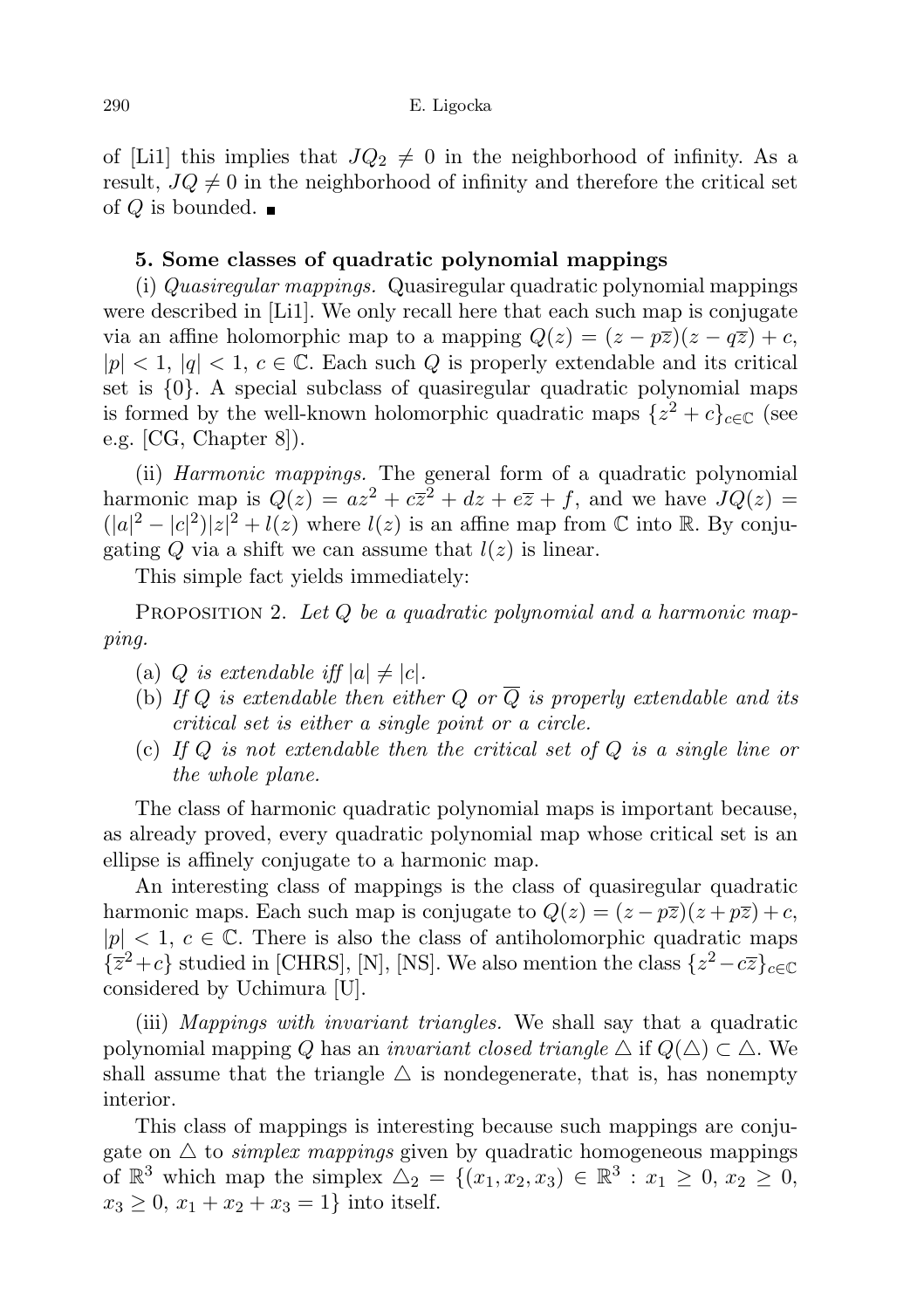Simplex mappings play an important role in the theory of population genetics (see [Ly, Chapter 8]). (Simplex mappings can be considered on  $\Delta_{n-1}$ in  $\mathbb{R}^n$  for any n, but we are now interested in the two-dimensional case.)

Let  $F(x_1, x_2, x_3) = (F_1(x_1, x_2, x_3), F_2(x_1, x_2, x_3), F_3(x_1, x_2, x_3))$  be such that  $F(\Delta_2) \subset \Delta_2$  and each  $F_j$ ,  $j = 1, 2, 3$ , is a quadratic homogeneous form on  $\mathbb{R}^3$  with values in  $\mathbb{R}$ . Denote by  $\pi : \mathbb{R}^3 \to \mathbb{R}^2$  the projection  $\pi(x_1, x_2, x_3) =$  $(x_1, x_2)$ . We have  $\pi(\Delta_2) = \Delta_0 = \{(x_1, x_2) : x_1 \geq 0, x_2 \geq 0, x_1 + x_2 \leq 1\}.$ Define now

$$
Q(x_1,x_2)=(F_1(x_1,x_2,1-x_1-x_2),F_2(x_1,x_2,1-x_1-x_2)).
$$

We obtain a quadratic polynomial mapping Q such that  $Q(\Delta_0) \subset \Delta_0$ .

If we have a quadratic polynomial mapping Q for which  $Q(\Delta_0) \subset \Delta_0$ , we first take the mapping

$$
\overline{Q}(x,y) = (Q_1(x_1,x_2), Q_2(x_1,x_2), 1 - Q_1(x_1,x_2) - Q_2(x_1,x_2))
$$

and multiply each term of degree 0 in each  $Q_i$ ,  $i = 1, 2, 3$ , by  $(x_1 + x_2 + x_3)^2$ and each term of degree 1 in each  $Q_i$ ,  $i = 1, 2, 3$ , by  $x_1 + x_2 + x_3$ . This gives homogeneous forms  $F_i(x_1, x_2, x_3), i = 1, 2, 3$ . This procedure gives us a conjugation between Q acting on  $\Delta_0$  and F acting on  $\Delta_2$ . (This conjugacy extends to a conjugacy between Q on  $\mathbb{R}^2$  and F on the affine hyperplane  $\{(x_1, x_2, x_3) : x_1 + x_2 + x_3 = 1\} \subset \mathbb{R}^3.$ 

Let Q be a quadratic polynomial map with an invariant triangle  $\Delta$ . Let h be a nondegenerate affine map  $\mathbb{R}^2$  onto  $\mathbb{R}^2$  such that  $h(\Delta) = \Delta_0$ . Let  $Q_1 = h^{-1} \circ Q \circ h$ . Then  $Q_1(\triangle_0) \subset \triangle_0$  and  $Q_1$  is conjugate to some simplex map F (on  $\triangle$ ). Hence Q is also conjugate to F (on  $\triangle$ ).

We have thus proved the following

**PROPOSITION 3.** A quadratic polynomial mapping  $Q$  with an invariant triangle  $\triangle$  is conjugate on  $\triangle$  to some simplex map F on  $\triangle_2$ .

Among the quadratic polynomial maps with an invariant triangle there are both extendable and nonextendable maps.

Example 1 (the Ulam map, see [MSU] and also [Ly, Chapter 8, Ex. 8.3.1]). Let

$$
F(x_1, x_2, x_3) = (x_1^2 + 2x_1x_2, x_2^2 + x_2x_3, x_3^2 + 2x_3, x_1)
$$

and

$$
Q(x_1, x_2) = (x_1^2 + 2x_1x_2, x_2^2 + 2x_2(1 - x_1 - x_2)).
$$

We have  $Q(\triangle_0) = \triangle_0$  and

$$
JQ(x_1, x_2) = \det \begin{bmatrix} 2(x_1 + x_2) & 2x_1 \\ -2x_2 & 2(1 - x_1 - x_2) \end{bmatrix}
$$
  
= 4(x\_1 + x\_2)(1 - (x\_1 + x\_2)) + x\_1x\_2.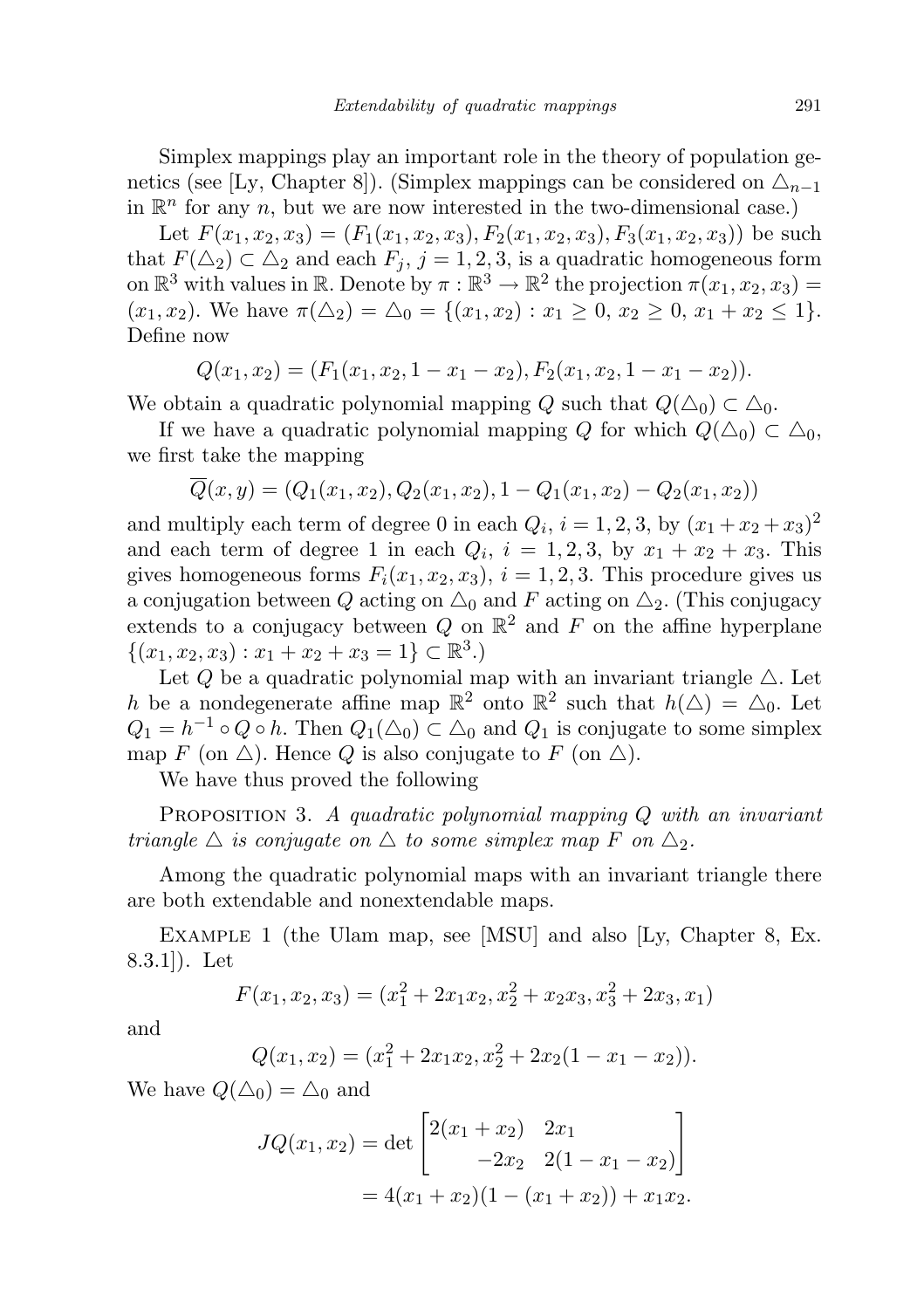The critical set of Q is the ellipse

$$
C = \left\{ (x_1, x_2) : \frac{3}{4} \left( (x_1 + x_2) - \frac{2}{3} \right)^2 + \frac{1}{4} (x_1 - x_2)^2 = \frac{1}{3} \right\}.
$$

All vertices of  $\Delta_0$  lie on this ellipse. In complex coordinates

$$
Q(z) = -\frac{1+i}{4} (z^2 + 2i|z|^2 - 3\overline{z}^3 - 2(1-i)(z-\overline{z}))
$$
  
= 
$$
-\frac{1+i}{4} ((z+(\sqrt{2}+i)\overline{z})(z-(\sqrt{2}-i)\overline{z}) - 2(1-i)(z-\overline{z})).
$$

Hence  $\overline{Q}$  is properly extendable.

Moreover since the critical set of  $Q$  is an ellipse,  $Q$  is affinely conjugate to a harmonic quadratic polynomial map. Hence we have obtained an example of a harmonic quadratic polynomial map with an invariant triangle.

EXAMPLE 2 (the Lotka–Volterra map; see  $[\text{Sw}]$ ,  $[\text{BGLL}]$ ,  $[\text{GL}]$ ). The Lotka–Volterra map is

$$
Q^{0}(x_{1}, x_{2}) = (x_{1}(4 - x_{1} - x_{2}), x_{1}x_{2}).
$$

Let  $\Delta = \{(x_1, x_2) : x_1 \geq 0, x_2 \geq 0, x_1 + x_2 \leq 4\}$ . We have  $Q^0(\Delta) \subset \Delta$ . Let  $h(x_1, x_2) = (4x_1, 4x_2)$ . Put

$$
Q(x_1, x_2) = h^{-1} \circ Q^0 \circ h(x_1, x_2) = (4x_1(1 - x_1 - x_2), 4x_1x_2).
$$

Then  $Q(\Delta_0) \subset \Delta_0$ .

The mapping  $Q$  is conjugate to the simplex map

$$
F(x_1, x_2, x_3) = (4x_1x_3, 4x_1x_2, (x_1 - x_2 - x_3)^2).
$$

It is clear that Q cannot be extendable since  $Q = 0$  on the line  $\{(x_1, x_2) = x_1\}$  $= 0$ . The critical set of Q is the union of two parallel lines  $\{(x_1, x_2) : x_1 = 0\}$  $\cup \{(x_1, x_2) : x_1 = 1/2\}.$ 

EXAMPLE 3 (holomorphic quadratic polynomial maps). The mapping EXAMPLE 3 (notomorphic quadratic polynomial maps). The mapping  $Q_0(z) = z^2$  maps the closed triangle  $\Delta^0$  with vertices 1,  $(-1 + \sqrt{3}i)/2$ ,  $(-1-\sqrt{3}i)/2$  into itself.

The proof of this fact is very elementary: We have

$$
\triangle^{0} = \left\{ z = x + iy : -\frac{1}{2} \le x \le 1, \, |y| \le \frac{1-x}{\sqrt{3}} \right\}.
$$

Hence  $z^2 \in \triangle^0$  iff  $-\frac{1}{2} \le x^2 - y^2 \le 1$  and  $|2xy| \le (1 - (x^2 - y^2))/$ √ 3. If  $z \in \triangle^0$  then

$$
x^{2} - y^{2} \ge x^{2} - \frac{(1-x)^{2}}{3} = \frac{2}{3}x^{2} + \frac{2}{3}x - \frac{1}{3} \ge -\frac{1}{2}.
$$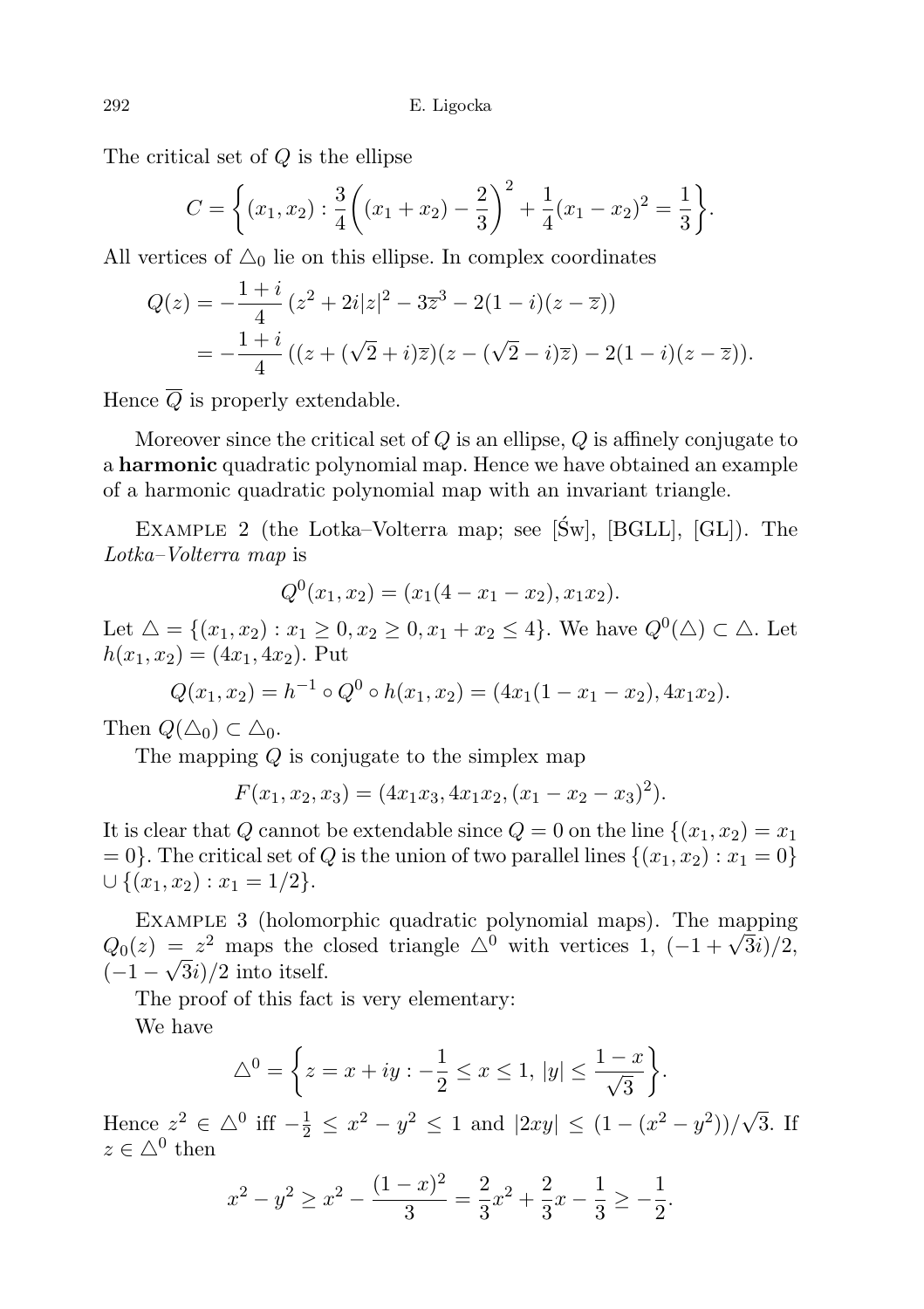We have the following equivalence:

$$
2|x| |y| \le \frac{1 - |x|^2 + |y|^2}{\sqrt{3}} \iff |y|^2 - 2\sqrt{3}|x| |y| + 1 - |x|^2 \ge 0.
$$

Taking |x| as a parameter we see that the discriminant  $\delta$  is equal to

$$
12|x|^2 - 4(1 - |x|^2) = 16|x|^2 - 4.
$$

If  $|x| \leq \frac{1}{2}$  then  $\delta \leq 0$  and so the last displayed inequality holds. If  $\frac{1}{2} \leq x \leq 1$ then our inequality is true for

$$
|y| \le \frac{2\sqrt{3}x - 2\sqrt{4x^2 - 1}}{2} = \sqrt{3}x - \sqrt{4x^2 - 1}.
$$

This is true for  $z = x + iy \in \Delta^0$  because

$$
\frac{1-x}{\sqrt{3}} \le \sqrt{3}x - \sqrt{4x^2 - 1} \quad \text{for } 1/2 \le x \le 1.
$$

The dynamics of  $Q^0$  on  $\triangle^0$  under iteration is the following:

All points of  $\triangle^0$  except the vertices are attracted to 0, the vertex 1 is a All points of  $\triangle^*$  except the vertices are attracted to 0, the vertex 1 is a<br>repelling fixed point and the vertices  $(-1 + \sqrt{3}i)/2$  and  $(-1 - \sqrt{3}i)/2$  form a repelling cycle of period 2.

Let  $Q_{\lambda}(z) = z^2 + \lambda z, \, \lambda \in \mathbb{C}$ . If  $|\lambda| < 1/2$  then for sufficiently small  $\varepsilon > 0$ ,  $Q_{\lambda}$  maps the disc  $B(0, \varepsilon)$  into  $B(0, \varepsilon/2)$ . Hence it maps  $\varepsilon \triangle^{0}$  into itself. In this case the whole triangle  $\varepsilon \triangle^0$  is attracted to 0 under iterations of  $Q^0_\lambda$ . Hence, for  $\lambda = 0$  we have two different invariant triangles  $\Delta^0$  and  $\varepsilon \Delta^0$  with different dynamics.

The simplex maps corresponding to  $Q_0|_{\Delta^0}$  and  $Q_0|_{\varepsilon^{\Delta^0}}$  cannot be conjugate.

There are many holomorphic quadratic polynomial which do not have invariant triangles. A necessary condition for  $Q$  to have such a triangle is that Q must have a bounded invariant component of the Fatou set.

## References

- [BGLL] F. Balibrea, J. L. García Guirao, M. Lampart and J. Llibro, *Dynamics of a* Lotka–Volterra map, Fund. Math. 191 (2006), 265–279.
- [CG] L. Carleson and T. W. Gamelin, Complex Dynamics, Springer, New York, 1993.
- [CHRS] W. D. Crowe, R. Hasson, P. J. Rippon and P. E. D. Strain-Clark, On the structure of the Mandelbar set, Nonlinearity 2 (1989), 541–553.
- [GL] J. L. García Guirao and M. Lampart, Transitivity of the Lotka–Volterra map, Discrete Contin. Dynam. Systems Ser. B 9 (2008), 75–82.
- [Li1] E. Ligocka, On the complexification and iteration of quasiregular polynomials which have algebraic degree two, Fund. Math. 186 (2005), 269–285.
- [Li2]  $\qquad \qquad -$ , On the complexification of real-analytic polynomial mappings of  $\mathbb{R}^2$ , Ann. Polon. Math. 88 (2006), 119–125.